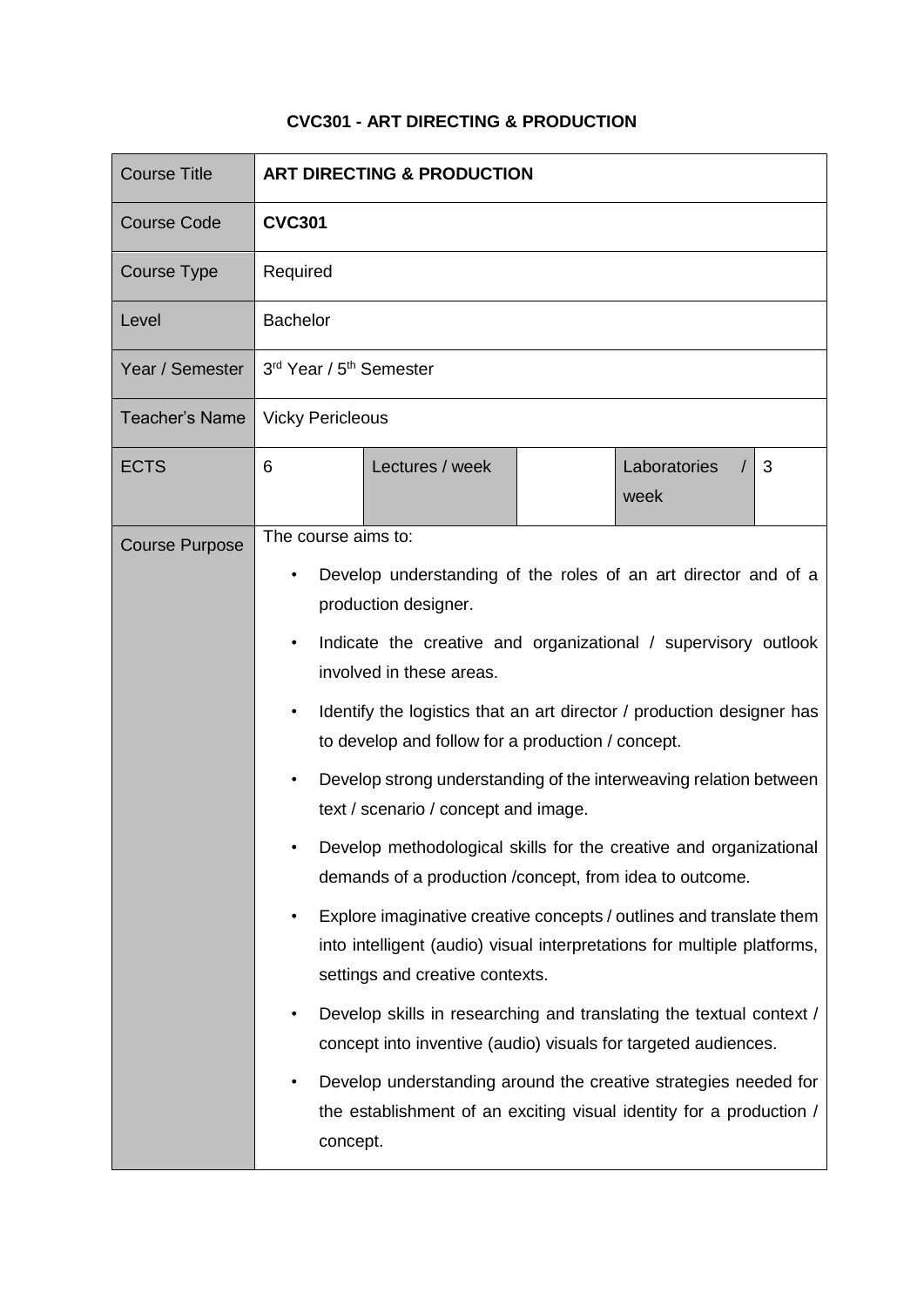|                             | Explore various creative approaches for the development of the<br>$\bullet$<br>visual identity/styling of the characters and of the space /set of a<br>production or concept.<br>Develop in imaginative manners, the visual attitude and<br>$\bullet$<br>atmosphere of a production / advertisement campaign / online or<br>printed magazine and /or creative concept for multiple contexts,<br>sites and platforms.<br>Demonstrate skills in forming well-articulated presentations with<br>the use of diverse resources.<br>Develop working ethics, decision-making skills and appreciation for<br>$\bullet$<br>other professionals when working in teams. |
|-----------------------------|--------------------------------------------------------------------------------------------------------------------------------------------------------------------------------------------------------------------------------------------------------------------------------------------------------------------------------------------------------------------------------------------------------------------------------------------------------------------------------------------------------------------------------------------------------------------------------------------------------------------------------------------------------------|
| Learning<br><b>Outcomes</b> | By the completion of the course students should be able to:                                                                                                                                                                                                                                                                                                                                                                                                                                                                                                                                                                                                  |
|                             | Describe the role of the Art Director and Production Designer.<br>Identify the practical, technical and sensory properties of Art<br>$\bullet$                                                                                                                                                                                                                                                                                                                                                                                                                                                                                                               |
|                             | Directing & Production.                                                                                                                                                                                                                                                                                                                                                                                                                                                                                                                                                                                                                                      |
|                             | Communicate a variety of different expressions, meanings,<br>$\bullet$<br>narratives and concepts in imaginative (audio) visual approaches.                                                                                                                                                                                                                                                                                                                                                                                                                                                                                                                  |
|                             | Demonstrate skills in decision-making.<br>$\bullet$                                                                                                                                                                                                                                                                                                                                                                                                                                                                                                                                                                                                          |
|                             | Develop skills in analysing, interpreting and translating narratives<br>into strong visual language.                                                                                                                                                                                                                                                                                                                                                                                                                                                                                                                                                         |
|                             | Execute research from a variety of visual, critical and contextual<br>٠<br>sources and sites.                                                                                                                                                                                                                                                                                                                                                                                                                                                                                                                                                                |
|                             | Demonstrate strong communication skills, working ethics and<br>٠<br>ability to inspire and motivate others in a collective project.                                                                                                                                                                                                                                                                                                                                                                                                                                                                                                                          |
|                             | Demonstrate skills in performing creative processes as well as<br>$\bullet$<br>applying practical organisation strategies.                                                                                                                                                                                                                                                                                                                                                                                                                                                                                                                                   |
|                             | Acknowledge strategies of forming synergies with a set of<br>$\bullet$<br>professional individuals and develop skills for communicating and<br>executing ideas when working with a group of other individuals.                                                                                                                                                                                                                                                                                                                                                                                                                                               |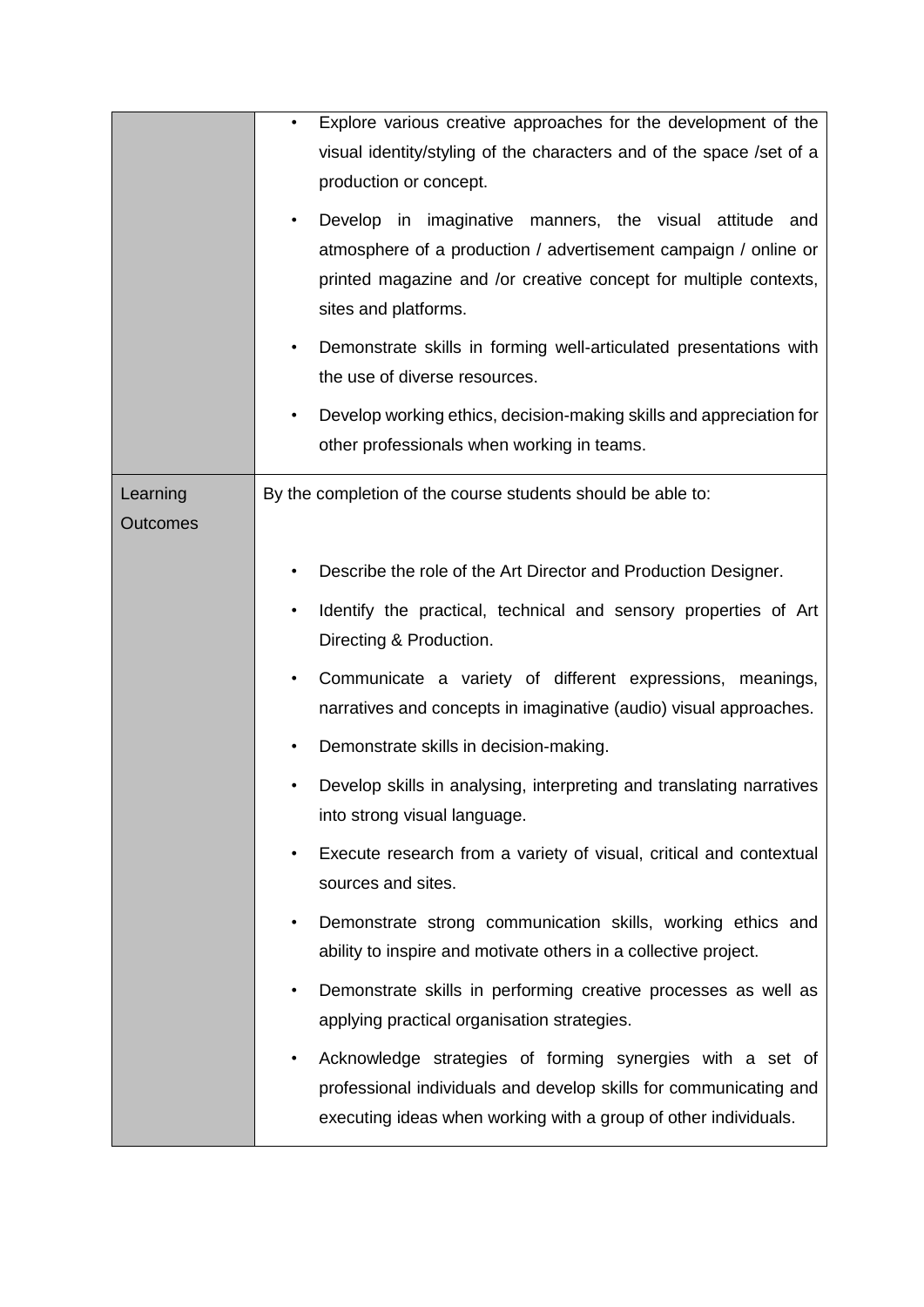| Prerequisites         | Develop engaging visual style for the characters (costume) and of<br>$\bullet$<br>the space (props, colour, textures, light, and atmosphere).<br>Apply methodological skills towards the logistics of a production.<br>$\bullet$<br>Produce visually engaging work for targeted audiences<br>$\bullet$<br>spectators.<br><b>CVC108</b><br>Corequisites                                                                                                                                                                                                                                                                                                                                                                                                                                                                 |
|-----------------------|------------------------------------------------------------------------------------------------------------------------------------------------------------------------------------------------------------------------------------------------------------------------------------------------------------------------------------------------------------------------------------------------------------------------------------------------------------------------------------------------------------------------------------------------------------------------------------------------------------------------------------------------------------------------------------------------------------------------------------------------------------------------------------------------------------------------|
| <b>Course Content</b> | As this course is the first contact of students with the demanding role of an<br>art director and production designer, an in-depth comprehension of the<br>creative and organizational strategies, skills and creative processes<br>involved in these areas, would be developed through lectures / audio-<br>visual presentations / brainstorming sessions / class, group and individual<br>tutorials / distinguished professionals' visits / workshops / critical<br>reflections / discussions                                                                                                                                                                                                                                                                                                                        |
|                       | Students will be introduced and be engaged in:<br>Contextual understanding and critical approaches in Art Directing /<br><b>Production Design</b><br>In a series of audio-visual lectures / presentations, a contextual and critical<br>approach on the creative and organizational practices and strategies<br>involved in these areas, would be established. Study cases would be<br>presented and analyzed and critical discussions would be encouraged.<br>Professionals from both, the academy and the industry will be invited for<br>lectures and studio visits.                                                                                                                                                                                                                                                |
|                       | <b>Studio-practice / Workshops</b><br>Students are engaged in intense studio-based practices. Lessons are<br>delivered on the bases of project work, involving critical discussions,<br>critical reflections and evaluations throughout the semester. Brainstorming<br>sessions are performed for developing strategies towards concept forming;<br>workshops are given for the development of storyboards (visual ideas,<br>style, colour palette, relation of text-visuals, basic scenic forms,<br>composition of space/set, scene-breakdown, costumes/styling, props). All<br>the above will establish the style, atmosphere and creative/visual attitude<br>in respect to the concept / narrative. Pre-production processes, therefore,<br>involve emphasis on decision-making and finalizing ideas / concepts. At |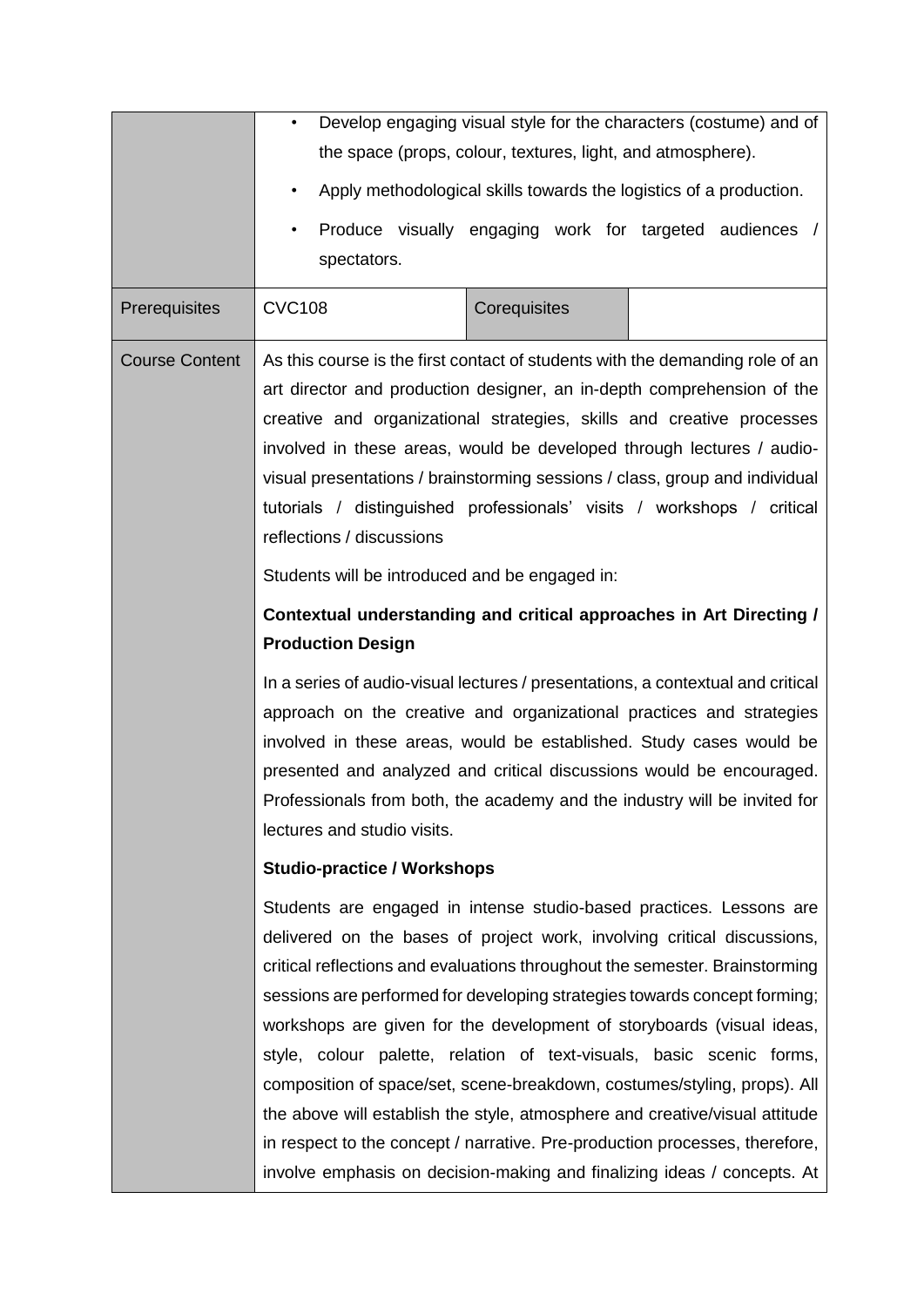|              | the same time, they set the organizational strategies for carrying out the                                                                                   |
|--------------|--------------------------------------------------------------------------------------------------------------------------------------------------------------|
|              | logistics of the production / concept. Production and post-production                                                                                        |
|              | processes are in tuned towards creating, producing and sophisticating the                                                                                    |
|              | creative work. Students throughout the semester will be involved in                                                                                          |
|              | developing strong visual identity(ies) for the production / concept,                                                                                         |
|              | engaging visual development of the characters (costume, style) and of the                                                                                    |
|              | space (props, colour, textures, light, atmosphere, visual context) or for the<br>magazine / website / advertisement / creative sites. Professionals from the |
|              | academy and the industry will give workshops / tutorials in specific related                                                                                 |
|              | subjects.                                                                                                                                                    |
|              |                                                                                                                                                              |
|              | <b>Logistics of Art-Production</b>                                                                                                                           |
|              |                                                                                                                                                              |
|              | Students will be involved in developing budget management, scheduling,<br>crewing and location scouting.                                                     |
|              |                                                                                                                                                              |
| Teaching     | · Lectures / audio-visual presentations, systematic screenings                                                                                               |
| Methodology  | · Project briefing                                                                                                                                           |
|              | · Extended verbal briefing                                                                                                                                   |
|              | · Brainstorming sessions                                                                                                                                     |
|              | Class, group and individual tutorials                                                                                                                        |
|              | · Lectures and studio visits from distinguished professionals                                                                                                |
|              | Group discussions and student's work presentations / critical reflections                                                                                    |
|              | Research from multiple and diverse sources                                                                                                                   |
|              | · Group critiques / extended feedback                                                                                                                        |
|              | · Workshops / demonstrations                                                                                                                                 |
|              | Constant evaluation / interim formal work check.                                                                                                             |
|              | · Final Assessment / Presentation                                                                                                                            |
| Bibliography | <b>Bibliographical Reference:</b>                                                                                                                            |
|              | 1. Malinic R. 'Book of Ideas - a journal of creative direction and graphic                                                                                   |
|              | design - volume 1', Brand Nu(TM), 2016                                                                                                                       |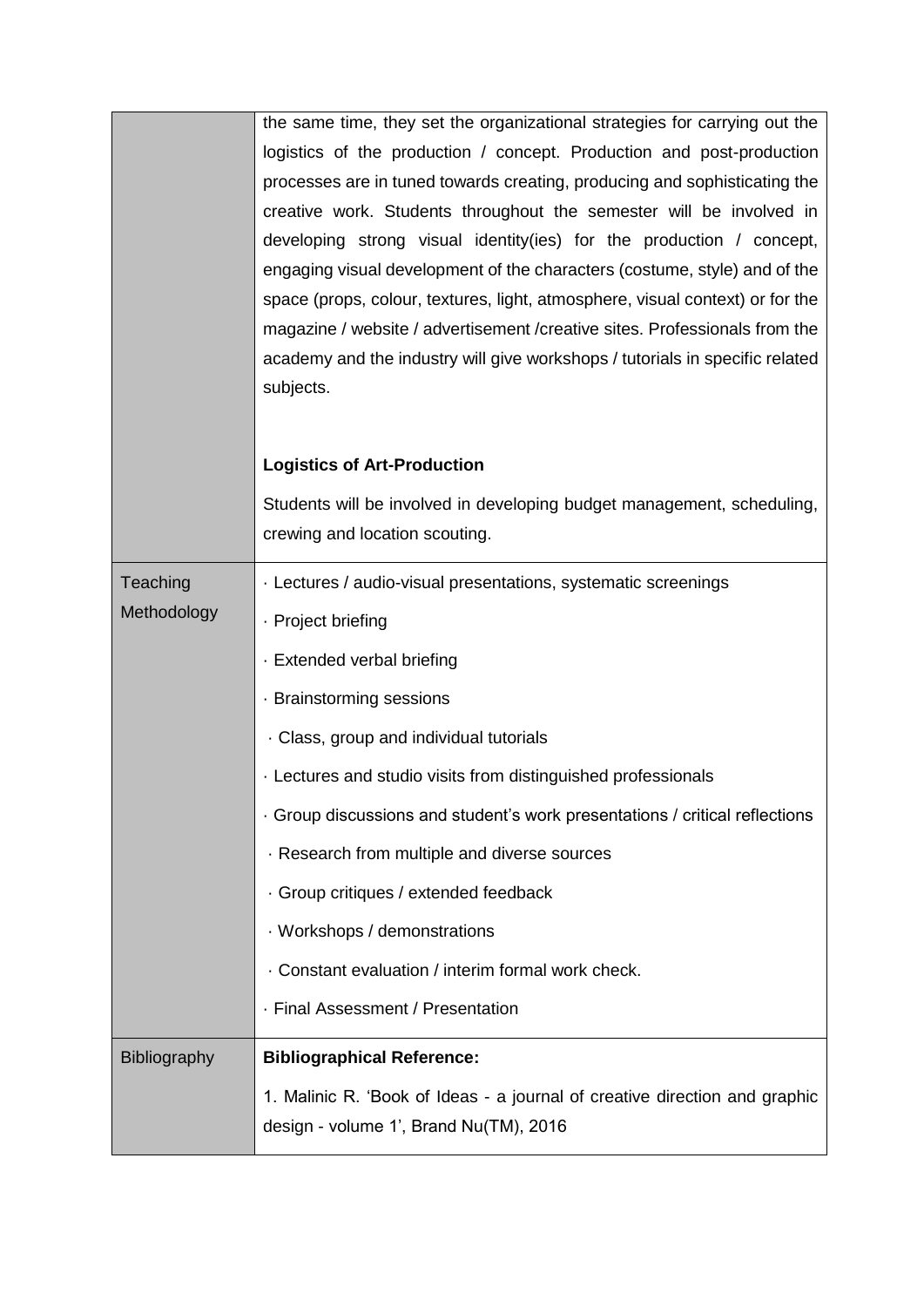|            | 2. Ackland T., Laybourn W., 'The Art of Illusion: Production Design for Film<br>and Television', Crowood Press, 2018                                                                                   |
|------------|--------------------------------------------------------------------------------------------------------------------------------------------------------------------------------------------------------|
|            | 3. Fischer L. (Ed.), Art Direction and Production Design, A Modern History<br>of Filmmaking, I.B.Tauris, 2015                                                                                          |
|            | 4. Clarke A., 'Art Direction for the Web', Smashing Magazine (Ed.),<br>Smashing Media, AG, 2019                                                                                                        |
|            | 5. Fischer L. (Ed.), Art Direction and Production Design (Behind the Silver<br>Screen Series)', Rutgers University Press, 2015                                                                         |
|            | 6. Seddon T., Herriott L., (Author) 'Art Directing Projects for Print: Solutions<br>and Strategies for Creative Success', RotoVision, 2009                                                             |
|            | 7. Brower S. 'Inside Art Direction: Interviews and Case Studies (Creative<br>Careers)', Fairchild Books, 2016                                                                                          |
|            | 8. Malinic R. 'Book of Ideas: 2: a journal of creative direction and graphic<br>design - volume 2', Brand Nu Limited, 2018                                                                             |
|            | 9. Block, B., 'The Visual Story: Creating the Visual Structure of Film, TV<br>and Digital Media', Focal Press, 2007.                                                                                   |
|            | Websites:                                                                                                                                                                                              |
|            | <b>MOMA</b><br>Collection<br>Exhibition<br>The<br>and<br>http://www.moma.org/explore/collection/index,                                                                                                 |
|            | Barbican Centre http://www.barbican.org.uk/                                                                                                                                                            |
|            | ICA http://www.ica.org.uk/                                                                                                                                                                             |
|            | British Film Institute http://www.bfi.org.uk/archive-collections                                                                                                                                       |
|            | UCLA Film and Television Archive http://www.cinema.ucla.edu/                                                                                                                                           |
|            | Wallpaper magazine http://www.wallpaper.com/                                                                                                                                                           |
|            | Domus http://www.domusweb.it/                                                                                                                                                                          |
| Assessment | <b>Project 1 - Review</b> the art directing / production design outlook of a film /<br>advertisement / product /magazine (printed or online) / advertising<br>campaign-choose from the given list. 25% |
|            | Assessment Criteria for this project as followed:                                                                                                                                                      |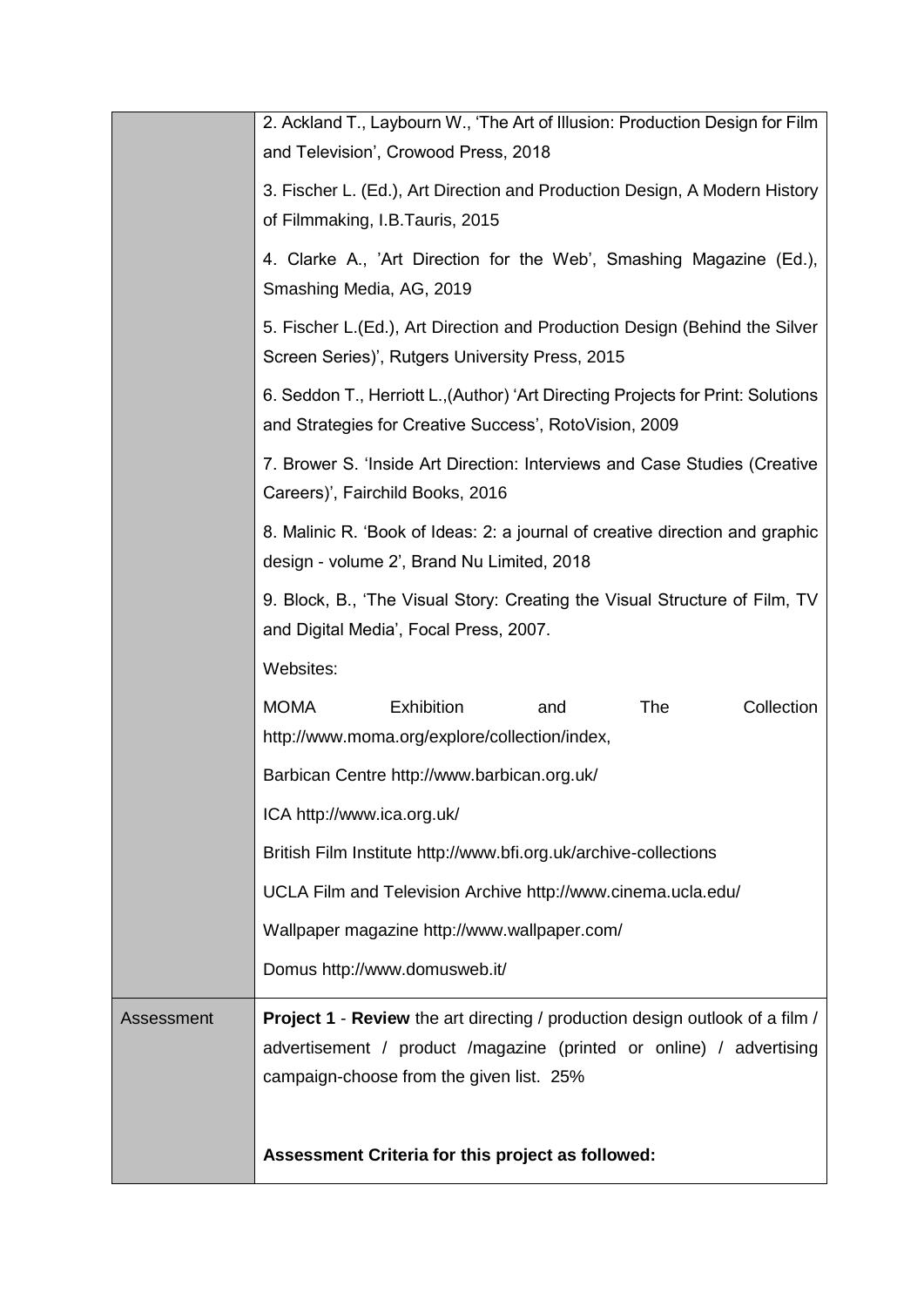#### Knowledge and Understanding - 40%

Demonstrating understanding in the creative role of the art director / production designer and the creative work under study. Discuss and argue about the creative ideas, concept, creative processes and style. Show capacity in critical thinking with the use of appropriate terminology and contextual understanding.

### **Research and Analytical Skills - 40%**

Development and demonstration of research and analytical skills, use of multiple and diverse sources, identification and analysis of appropriate and related ideas and notions, ability of interpreting sources and relating interesting ideas and critical theories to project's context.

### **Presentation and Communication - 20%**

Oral, written and visual presentation considering an interesting structure of presentation, appropriate terminology and well-articulated critical approach that reflect on major ideas and critical contexts.

# **Project 2 - Creative / Studio Practice / Projects 50%**

Through project-based work, students are assessed in all stages of the creative processes of an art director / production designer – from idea and concept to pre-production processes / organizational strategies for the logistics of the creative concept to production and post-production phases.

# **Assessment Criteria for this project as followed:**

Research and Analytical Skills - 20%

Development and demonstration of research and analytical skills, use of multiple and diverse sources, identification and analysis of appropriate and related ideas, concepts and notions, ability of interpreting sources and relating interesting ideas and concepts to project's context / requirements.